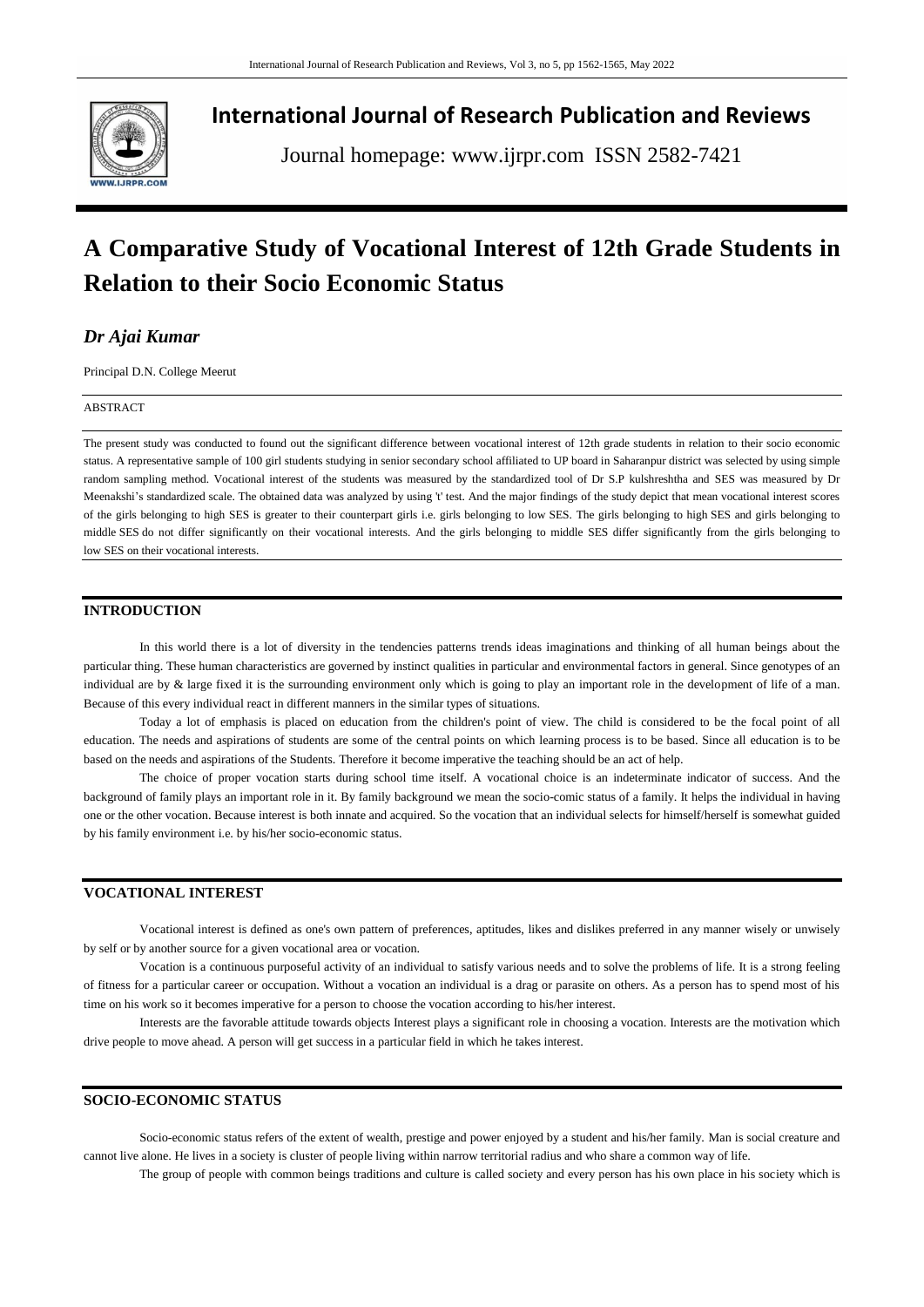decided by the social norms of the society this is called social status. Every society has its own social norms. Indian society has also its own social values and criteria by which a person gets his /her place in the society. If he is living according to the social norms and well adjustment, he would have good status in the society and going against the social norms always, is the cause of reducing status in the society.

# **Our society may be classified into 3 categories according to their financial conditions-**

1. High class

2. Middle class

3. Lower class

- 1. High class refers to those who have plenty of money and can afford each and every materialistic efforts means they live a very luxurious and materialistic life.
- 2. Middle class people live easily and can fulfill their needs. They are neither rich nor poor.
- 3. Lower class people work hard but earn little which in not sufficient for comfortable living.

This economic status also influences a person or a child in the society. A child from a very well family would be very different from middle class and lower class child in his habits behavior achievement and growth. Similarly middle class children always differ in comparison to high and low class children. A child belonging to a lower class will be quite different from high and middle class child.

# **REVIEW OF RELATED STUDIES**

**Begum Nasrin Parveen (2013)** aimed to examine the vocational interests of secondary school students in relation to their achievement motivation. Rao Achievement Motivation Test by Dr. D. Gopal Rao and Vocational Interest Record by V.P. Bansal and professor D. N. Srivastava were administered on the sample consisted of 100 secondary school students. For the analysis and interpretation of result t-test and Pearson Product Moment Correlation was used. Male and female students were significantly different in vocational interest. Girls were found better in vocational interest than boys. No gender difference was found in achievement motivation. Achievement motivation and vocational interest of the secondary school students aresignificantly correlated.

**Raj Kumar (2017)** aimed to find and compare the vocational interest of secondary school students on the basis of locality of schools. Vocational Interest Inventory developed by the investigator was administered on the sample of 200 secondary school students randomly selected from 12 secondary schools of Kangra district, 71 Himachal Pradesh. It was observed that vocational interest depends upon the knowledge, attitudes, values, locality and environmental influences. The study produced the result that rural secondary school students have more interest in mechanical, business and agricultural areas. Urban students are more interested to literacy, outdoor, executive and scientific areas than rural students. Rural and urban are not differ in artistic, social, music, clerical and teaching vocational areas.

**Hoque (2018)** tried to find out the relationship between vocational interest and level of aspiration of secondary school students. Vocational Interest Scale by Dr. Parveen Begum and Level of Aspiration developed by Dr. V. P. Bhargava were administered on the sample of 100 secondary school students. Mean, S.D. and Pearson's product moment correlation were applied for interpreting data. The result reveals that there is no significant relationship between vocational interest and level of aspiration of secondary school students. The vocational interest of both male and female students was not correlated to their level of aspiration.

**Mondal (2018)** assessed the vocational interest of secondary school students in relation to their gender. A sample of 200 students from Murshidabad district of West Bengal was drawn through purposive sampling method. Vocational Interest Record developed by Bansal V.P. and Srivastava D.N. was applied for collecting relevant data. The result revealed that there exists a significant difference among male and female students in the vocational areas of Agriculture, Commercial, Household and Social. Girls were more interested to Artistic, Commercial, Household and Social fields than boys. In Agriculture, Executive and Literary fields boys showed high interest than girls.

Gogoi,Sahoo and Tamuli (2020) attempted to assess the vocational interest of secondary school students in relation to their gender. The findings of the result reported that girls were more interested in Literary, Commercial, Constructive, Artistic, Social and Household areas than boys. Boy's mean score were found higher in Scientific, Executive, Agriculture and Persuasive areas comparing to girls. But this difference was not significant.

# **OBJECTIVES**

The present study has been designed to realize the following objective.

- 1. To study & compare the vocational interests of 12th grade students of high and low socio-economic status.
- 2. The study and compare the vocational interests of 12th grade students of high and middle socio-economic status.
- 3. To study and compare the vocational interest of 12th grade students of middle & low socio-economic status.

#### **Hypothesis**

- 1. There is no significant difference between the vocational interests of 12th grade students of high and low social economic status.
- 2. There is no significant difference between the vocational interest of 12th grade students of high and middle socio economic status.
- 3. There is no significant difference between the vocational interest of 12th grade students of middle and low socio economic status.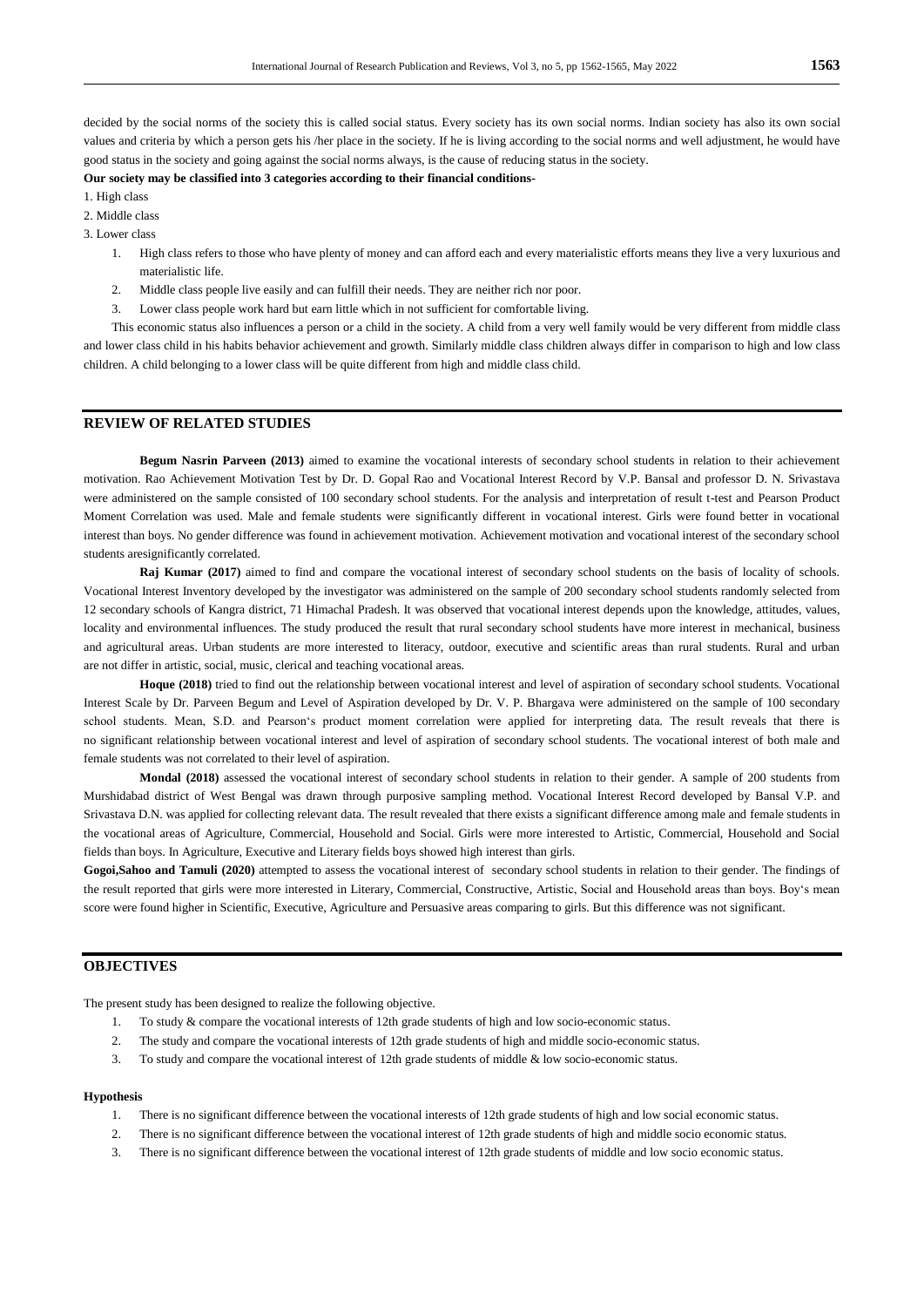# **SAMPLE OF THE STUDY**

A representative sample of 100 girl students studying in senior secondary schools was randomly selected. The randomization was exercised at two levels, one at the level of selecting representative schools and other at the level of selecting subjects for the study.

However first of all a list of total girls of senior secondary schools affiliated to U.P. Board in Saharanpur district was prepared. It was decided to take 5 schools from all, thinking that these schools will be able to provide the representative sample. For this study, lottery method was used.

#### **DATA GATHERING INSTRUMENTS**

The selection of tools for a particular study depends upon various considerations such as objectives of the study the amount of time at the disposal of researcher availability of suitable test personal competence of the investigator technique of scoring and interpretation etc. Taking all these factors into consideration the following tools have been used to measure the two variables in the study.

- 1. Vocational Interest Record by **S.P. KULSHRESTHA** has been used to obtain data on vocational interest.
- 2. Socio- Economic Scale by **Dr. MEENAKSHI** has been used to measure socio-economic status of the students.

## **METHOD OF THE STUDY**

The present study intends to determine the effect of SES on students vocational interest. Various research strategies are available for conducting research study as historical, philosophical, case study etc. But the choice of method of research is controlled by considerations like purpose of study, objectives, hypothesis of the study and resources on the part of researcher. According to the nature of the study the investigator used the Normative Survey Method for her research.

## **STATISTICAL TECHNIQUE USED IN STUDY**

The choice of Statistical techniques depended upon the nature of the distribution of scores and the hypothesis to be tasted. After collecting data hypothesis wise, it was subjected to appropriate statistical treatment.

As the present study aims at studying the effect of SES on the vocational interest's 't' test was thought of as the most appropriate statistical technique. Which has been used to analyses the data.

#### **ANALYSIS AND INTERPRETATION OF THE DATA**

The raw score have got their no value without their interpretation and generalization. The detailed description of the statistical analysis and description are given below:

#### **Hypothesis 1**

Hypothesis No. 1 States that, there is no significant difference between the vocational interest of 12th grade students of high & low socioeconomic status.

**TABLE 4.1**

| Name of the group | No of the Students<br>(N) | Mean  | SD   | 't' value | <b>Significance level</b> |
|-------------------|---------------------------|-------|------|-----------|---------------------------|
| High SES          | 33                        | 67.34 | 9.58 | 3.65      | Significant               |
| Low SES           | 30                        | 58.83 | 8.96 |           |                           |

Table No 4.1 Shows that obtained (t) value is 3.65 and table value of (t) for D.F. 61 at 0.05 level is 2 & 0.01 level is 2.65. So the (t) value is greater on both the level of significance. Thus hypothesis no 1 is rejected. It means two groups of the girls namely girls belonging to high SES and girls belonging to low SES differ significantly on their vocational interests. Mean vocational interest scores of the girls belonging to high SES is greater to their counterpart girls.

#### **Hypothesis 2**

Hypothesis No 2 States that, there is no significant difference between the vocational interests of 12th grade students of high & middle socio-economic status.